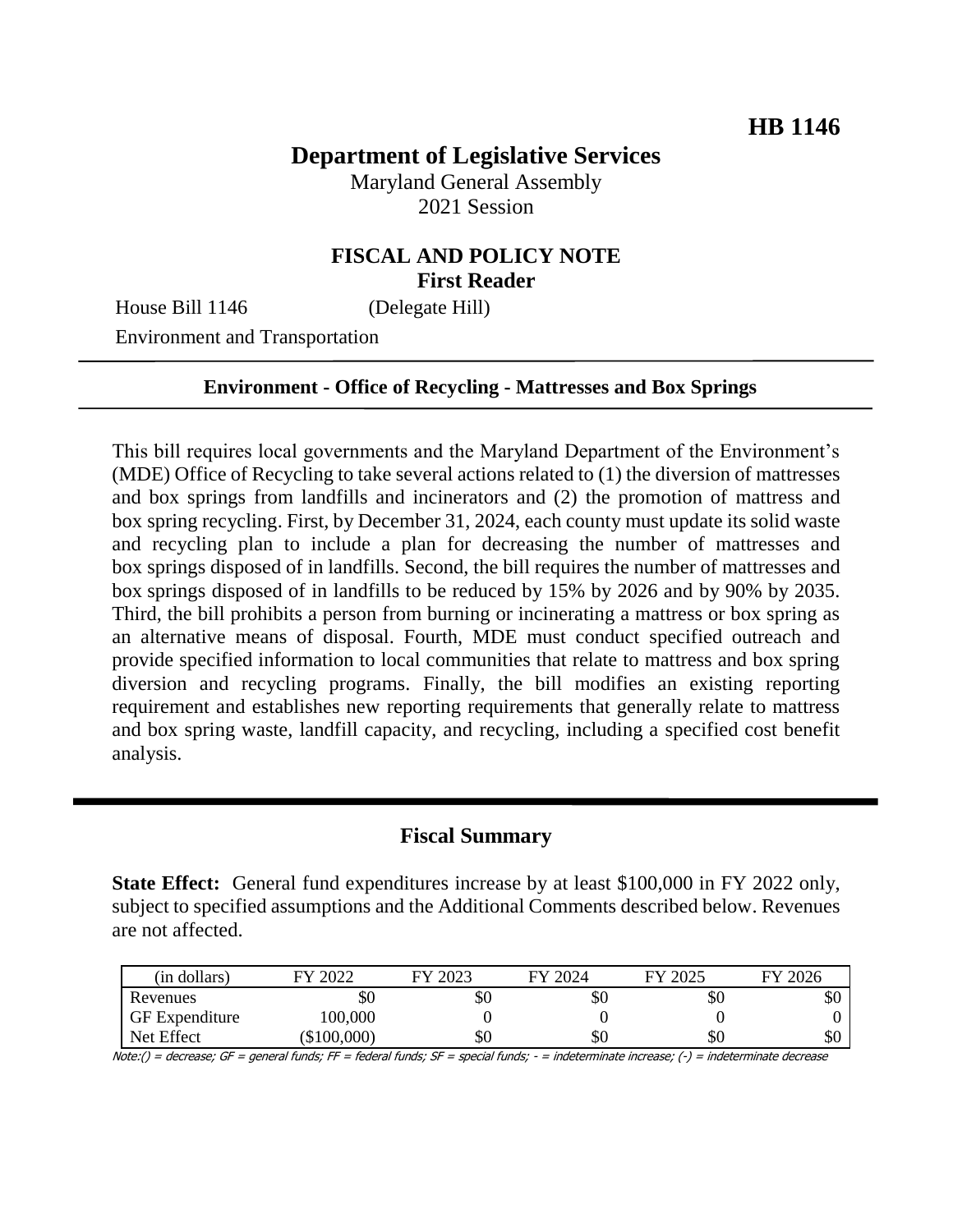**Local Effect:** Potential significant increase in local expenditures to revise county plans. Any changes to the waste stream is likely to affect local finances, as discussed below. **This bill imposes a mandate on a unit of local government.**

**Small Business Effect:** Potential meaningful.

## **Analysis**

**Bill Summary:** MDE's Office of Recycling must (1) encourage local communities to consider implementing programs that divert mattresses and box springs from disposal in landfills and incinerators; (2) provide local communities with current information on local and national programs for the recycling and reuse of mattresses and box springs; and (3) provide local communities with examples of mattress and box spring recycling programs that create specified jobs. In its current annual report to the Governor and the General Assembly, which is produced in coordination with the Maryland Environmental Service (MES), the office must also report on the progress made in the State on diverting mattresses and box springs from disposal in landfills and incinerators.

By December 1, 2021, MDE, in coordination with the Office of Recycling, the Maryland Department of Labor (MDL), the Department of Commerce (Commerce), and the Governor's Office of Small, Minority, and Women Business Affairs (GOSBA), must report to the General Assembly on:

- how each county manages mattress and box spring waste;
- the projected lifespan of landfill capacity in each county;
- how the landfill capacity will be affected if mattresses and box springs are no longer disposed of in landfills;
- a cost benefit analysis of (1) a statewide versus county approach for the management of mattress and box spring waste; (2) the effectiveness of diverting mattress and box spring waste from incineration and refuse to recyclables and reusable materials; and (3) the potential for a statewide program versus county programs to promote innovation and industry for recycling and reuse of the component parts of mattresses and box springs; promote workforce development, as specified; and promote markets for the recyclables and reusable materials that are derived from the component parts;
- a projection for the types of jobs that would be created under a statewide program and county programs;
- a recommendation on how to implement a statewide mattress and box spring recycling plan;
- an analysis on the use of gate fees and advance recovery fees, as specified;

HB 1146/ Page 2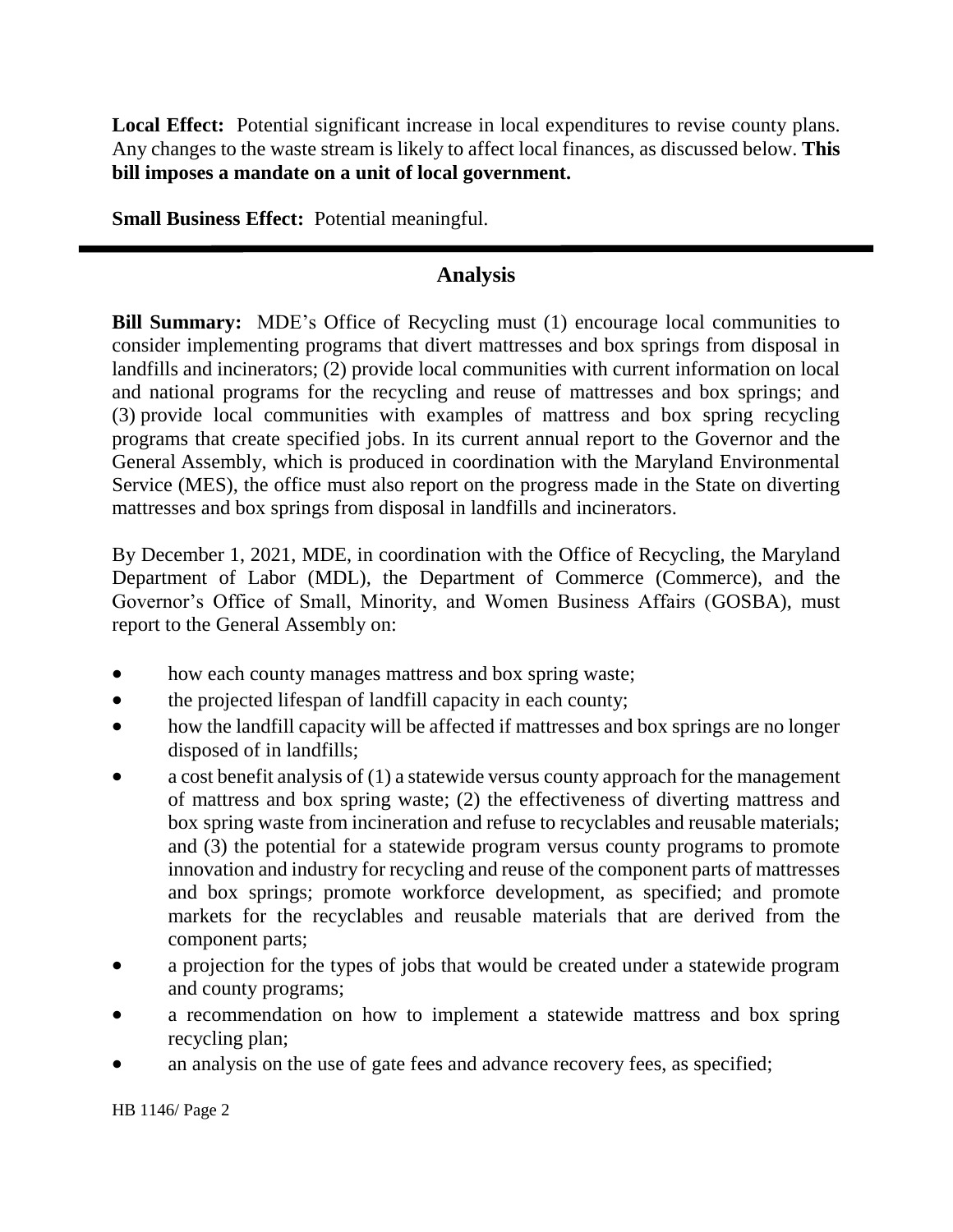- how the recommended statewide plan will work toward the goal of reducing incineration waste and increasing recyclables; and
- an analysis of other states' recycling programs, as specified.

MDE must submit an updated report to the General Assembly by December 1, 2022, and annually thereafter.

**Current Law:** The solid waste infrastructure in Maryland consists of both permitted and nonpermitted facilities, and solid waste is managed through a combination of recycling, composting, landfilling, energy recovery, and exporting for disposal or recycling.

Maryland's recycling policy is guided by the Maryland Recycling Act, which sets mandatory recycling rates for State government and local jurisdictions, as well as a voluntary statewide waste diversion goal of 60% and a voluntary statewide recycling goal of 55% by 2020. Each county (including Baltimore City) must prepare a recycling plan that addresses how the jurisdiction will achieve its mandatory recycling rate. The plan must be submitted to MDE's Office of Recycling for approval when the jurisdiction submits its water and sewerage plan at least every 10 years. At least every 2 years, each county must also submit a progress report to MDE, which must include any revision of or amendment to the county plan that has been adopted.

The county recycling plan must address a variety of topics, including methods to reduce the solid waste stream; the feasibility of source separation of the solid waste stream generated within the county; and the strategy for the collection, processing, marketing, and disposition of recyclable materials.

MDE's Office of Recycling submits annual reports, in coordination with MES, to the Governor and the General Assembly on specified information related to recycling in Maryland. Beginning in 2009, MDE has combined the *Maryland Waste Diversion Activities Report* and the *Solid Waste Managed in Maryland Report* into one report, the *Maryland Solid Waste Management and Diversion Report*.

**State Expenditures:** General fund expenditures for MDE increase by at least \$100,000 in fiscal 2022 only to hire a consultant to assist MDE, in conjunction with the Office of Recycling, Commerce, MDL, and GOSBA, to conduct the required studies and develop the initial report due by December 1, 2021. MDE notes that even with a consultant, it may be difficult to meet the bill's initial reporting deadline. In addition, consultant costs may exceed \$100,000, although that is unclear without actual experience under the bill.

HB 1146/ Page 3 Assuming that MDE is the lead agency in developing the annual report, Commerce, MDL, and GOSBA can contribute to this effort on an ongoing basis using existing budgeted resources. Depending on the level of coordination and actual amount of staff effort required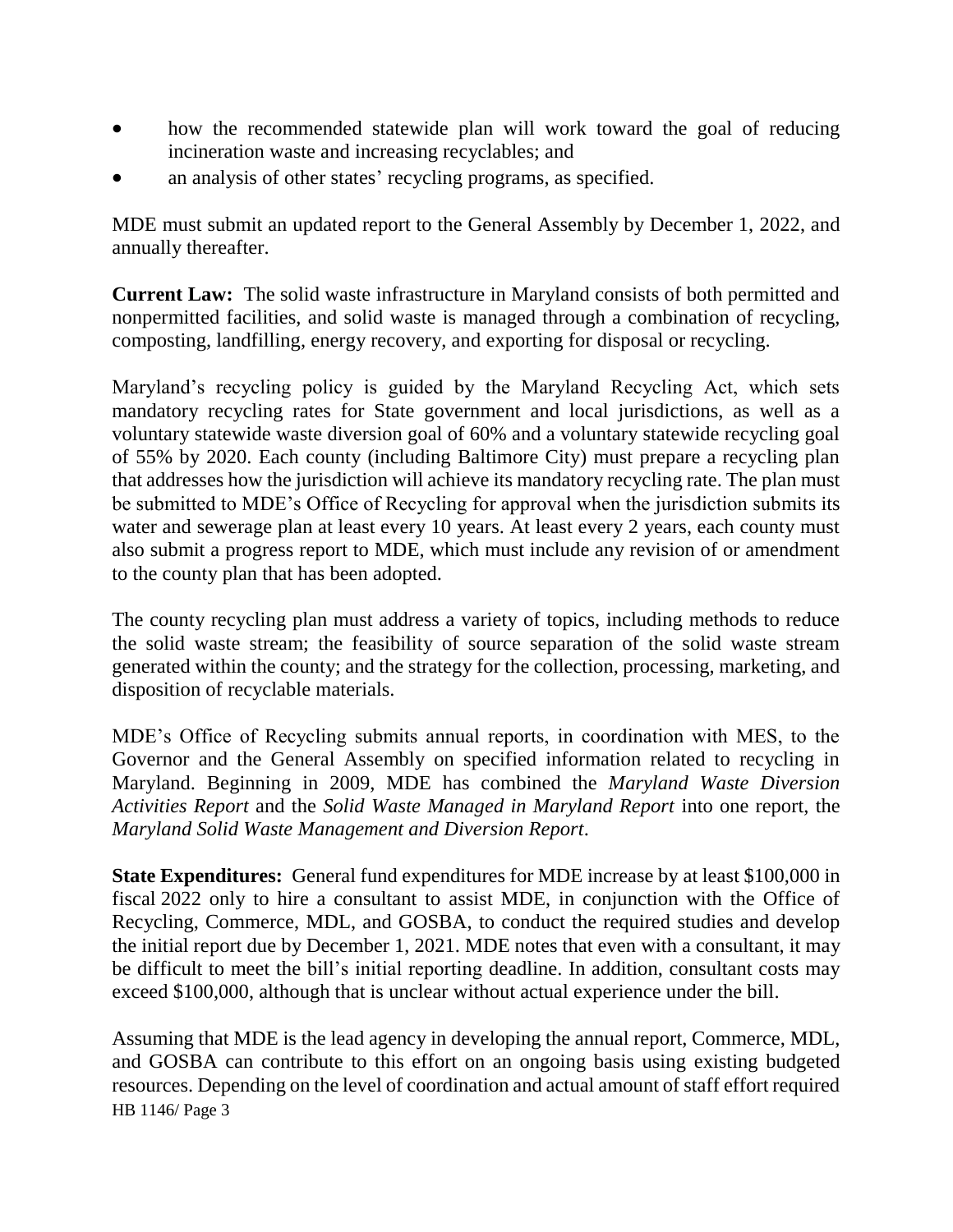to develop the report each year, MDE may need additional resources in future years. To the extent that MDE is unable to meet the bill's reporting requirements with existing staff, MDE may request additional resources through the annual budget process.

This analysis assumes that MDE can review county plans and conduct the required outreach to local communities with existing resources. This assumes that providing "encouragement" to local communities does not include providing financial assistance to them. The Maryland Department of Planning, which reviews county plans for consistency with local master plans, can review the revised plans using existing resources.

**Local Fiscal Effect:** County expenditures may increase between fiscal 2022 and 2025 to revise their 10-year county solid waste and recycling plans, as required by the bill, by December 31, 2024. If the changes to such plans are relatively minor, and can be accomplished within a county's normal update and review schedule, these costs could be minimal. On the other hand, to the extent that county plans must be revised earlier than they otherwise would be, some counties may need to hire consultants, resulting in additional costs, which could be significant.

Any impacts resulting from the diversion of mattresses and box springs from landfills and incinerators depend on the current processes in place in each jurisdiction for managing such waste, the recommendations developed by MDE and the other State agencies pursuant to the bill, and the plans ultimately included in the revised county plans. The overall effect on local finances cannot be estimated at this time. However, some of the potential effects are described below.

Local government expenditures for waste management activities could be affected depending on the programs identified by the counties in their revised plans. Depending on the number of mattresses and box springs diverted from landfills and incinerators as a result of the bill, local transportation and recycling costs may increase, and local solid waste disposal costs may decrease. In addition, increased collection opportunities could reduce the illegal dumping of mattresses, thereby decreasing local expenditures for litter collection. Local revenues generated from tipping fees and the sale of recyclable materials at landfills and resource recovery facilities could also be affected. For example and context:

- Charles County estimates annual costs of about \$30,000 to hire a processor to pick up discarded mattresses and box springs from the county's facility and recycle them.
- Anne Arundel County advises that the county has researched alternative methods of disposal for mattresses and box springs, but has not had any success finding a local business that is willing to recycle the volume of mattresses collected by the county. Thus, the county anticipates that it may need to ship mattresses out of the State for disposal as a result of the bill.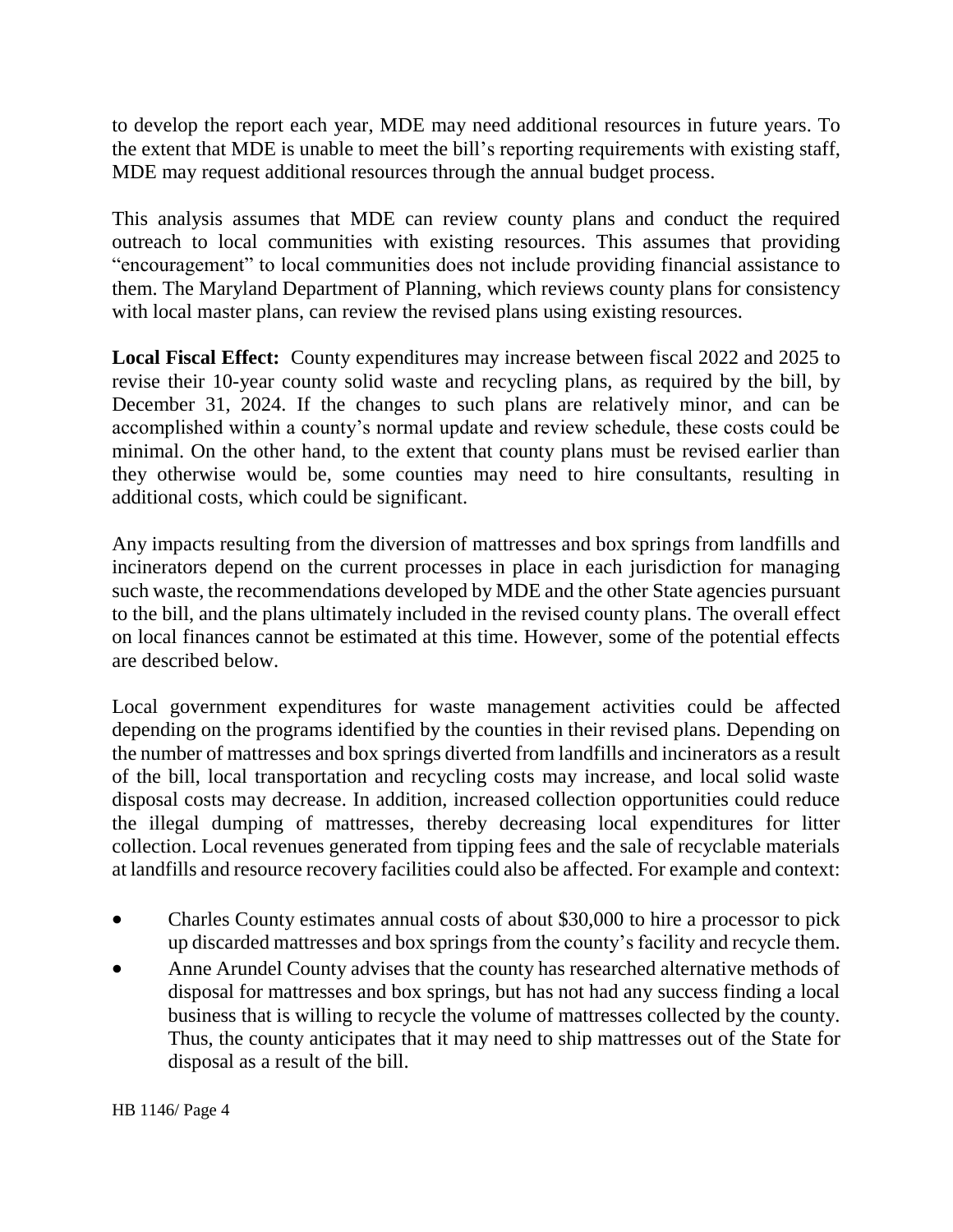- Frederick County anticipates a decrease in revenues from landfilled materials as well as a decrease in solid waste disposal hauling and landfill costs.
- The City of Havre de Grace anticipates that the bill could result in a significant fiscal impact depending on the alternative disposal methods identified and implemented.

If more mattresses and box springs are recycled because of the bill, it could assist counties in meeting their mandatory recycling rates under MRA.

**Small Business Effect:** Small businesses engaged in mattress and box spring recycling or reuse may benefit from new business opportunities. However, small business waste disposal companies that do not specialize in the handling of those recyclable materials may incur a loss of business. Small businesses that sell or manufacture mattresses and box springs may incur additional costs related to end-of-life product management. Finally, small businesses that own mattresses and box springs (such as hotels) may be affected by the bill's changes to the extent the bill affects disposal costs otherwise incurred. Any impact on small businesses ultimately depends on the programs identified and implemented by counties in their revised county recycling plans.

**Additional Comments:** This analysis does not include any impact on the State and local governments as owners of mattresses and box springs. Government agencies, such as institutions of higher education, correctional facilities, and hospitals, may be affected by the bill's changes to the extent the bill affects disposal costs otherwise incurred.

## **Additional Information**

**Prior Introductions:** HB 502 of 2019, a bill with similar provisions, passed the House and received a hearing in the Senate Education, Health, and Environmental Affairs Committee, but no further action was taken. HB 850 of 2018, a similar bill, received an unfavorable report from the House Environment and Transportation Committee.

#### **Designated Cross File:** None.

**Information Source(s):** Anne Arundel, Baltimore, Charles, and Frederick counties; Department of Commerce; Governor's Office of Small, Minority, and Women Business Affairs; Northeast Maryland Waste Disposal Authority; City of Havre de Grace; Maryland Municipal League; Maryland Department of the Environment; Maryland Department of Labor; Maryland Department of Planning; Department of Legislative Services

**Fiscal Note History:** First Reader - February 25, 2021 rh/lgc